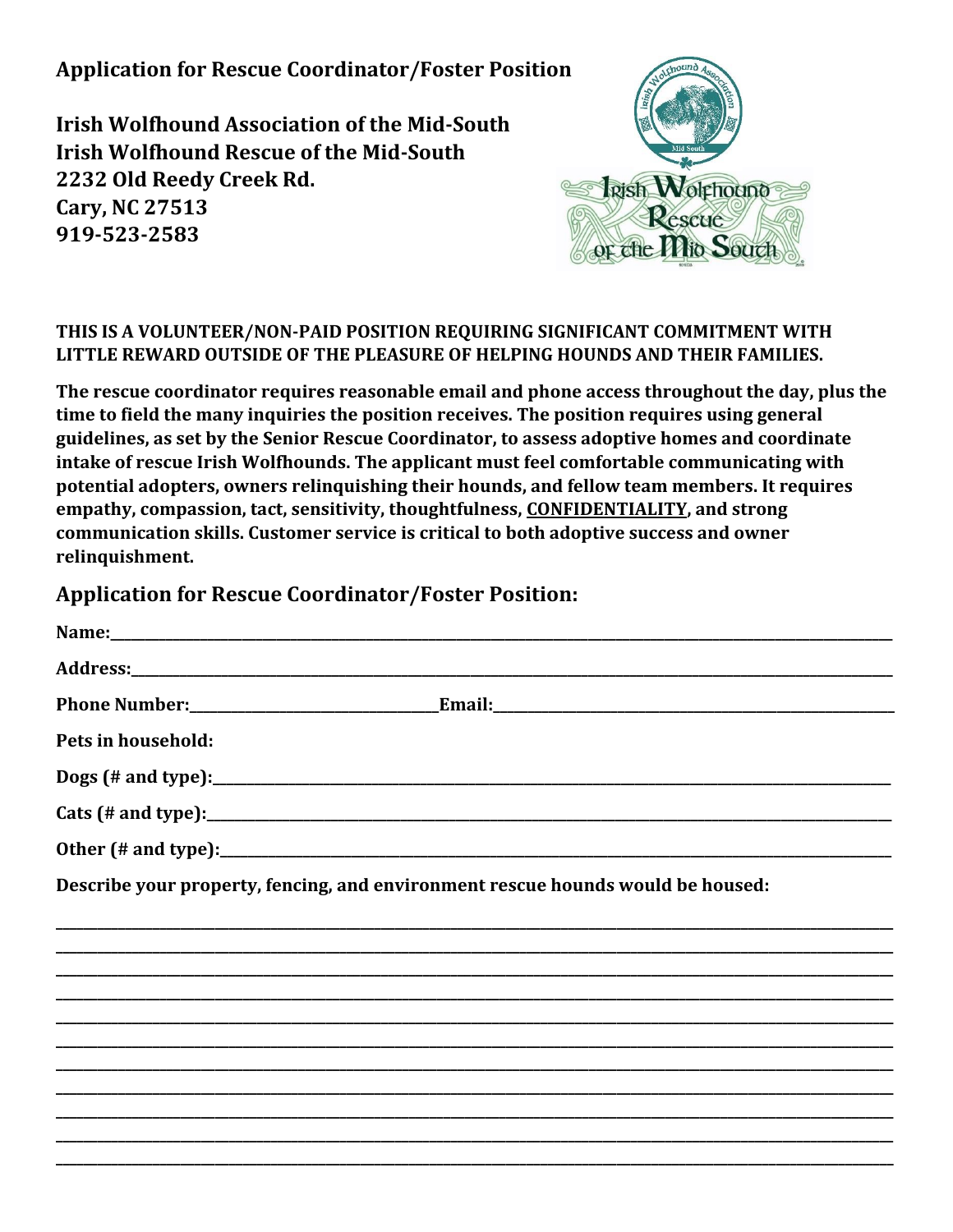**1.) The rescue coordinator position for each state supported by IWRMS/ IWAMS requires having your phone number and email listed on the website. If chosen, do you give approval to share your contact information on the IWAMS/IWRMS website?** Similarly Pesson No

**2.) The rescue coordinator needs to assist owners relinquishing their hounds. These can be sensitive and emotionally charged situations, requiring tact, empathy, and compassion. Do you have the availability to follow up quickly with relinquishing owners, and swiftly arrange transport to an approved foster home? If necessary, can you foster the hound temporarily until a more permanent foster can be identified?** Yes **No** 

**3.) The rescue coordinator needs to keep a close eye on internet ads, social media posts, craigslist ads, Hoobly, Rescue Me, etc. for their state. They need to quickly reach out to any owner posting a hound for sale or for free and attempt to emotionally connect with them, encouraging them to work through rescue rather than selling the hound to the first person offering to take him/her. This requires perseverance, tact and an ability to connect with others. Do you feel you can both regularly and actively assess hounds in your state, and reach out and connect with owners relinquishing their hounds? Explaining the value of rescue and gaining their commitment to utilize regional rescue to place their hound?** Pres  $\Box$  No

**4.) The Rescue Coordinator is responsible for evaluating the applications of potential adoptive owners. The Rescue Coordinator must respond in a timely manner to contacts via the IWAMS/IWRMS website, set up premise checks by leveraging experienced club members preapproved by the Senior Rescue Coordinator. Using the information provided by the members doing the premise check, the foster family, and the previous owners, the Rescue Coordinator must evaluate applications within their state for the home with the best fit. We do not function on a "first come, first serve" basis, but rather choose the best home based on the hound's needs. The rescue coordinator will be prepared to bring their best applicants to a conference call with all rescue coordinators. If another coordinator in another state has a better applicant for that hound the rescue coordinator will assist in arranging transport to the home providing the best fit. While understanding priority is always given to previous adoptive homes who have recently lost a hound. Are you comfortable with vetting potential owners, calling references, contacting veterinary references, arranging premise checks, assisting in arranging transport, or personally transporting hounds to their new homes?**  $\Box$  Yes  $\Box$  No

**5.) Please list your experience working in rescue and foster, with Irish Wolfhounds and why you feel you would be a good fit for this position:**

**\_\_\_\_\_\_\_\_\_\_\_\_\_\_\_\_\_\_\_\_\_\_\_\_\_\_\_\_\_\_\_\_\_\_\_\_\_\_\_\_\_\_\_\_\_\_\_\_\_\_\_\_\_\_\_\_\_\_\_\_\_\_\_\_\_\_\_\_\_\_\_\_\_\_\_\_\_\_\_\_\_\_\_\_\_\_\_\_\_\_\_\_\_\_\_\_\_\_\_\_\_\_\_\_\_\_\_\_\_\_\_\_\_\_\_\_\_\_\_\_\_ \_\_\_\_\_\_\_\_\_\_\_\_\_\_\_\_\_\_\_\_\_\_\_\_\_\_\_\_\_\_\_\_\_\_\_\_\_\_\_\_\_\_\_\_\_\_\_\_\_\_\_\_\_\_\_\_\_\_\_\_\_\_\_\_\_\_\_\_\_\_\_\_\_\_\_\_\_\_\_\_\_\_\_\_\_\_\_\_\_\_\_\_\_\_\_\_\_\_\_\_\_\_\_\_\_\_\_\_\_\_\_\_\_\_\_\_\_\_\_\_\_ \_\_\_\_\_\_\_\_\_\_\_\_\_\_\_\_\_\_\_\_\_\_\_\_\_\_\_\_\_\_\_\_\_\_\_\_\_\_\_\_\_\_\_\_\_\_\_\_\_\_\_\_\_\_\_\_\_\_\_\_\_\_\_\_\_\_\_\_\_\_\_\_\_\_\_\_\_\_\_\_\_\_\_\_\_\_\_\_\_\_\_\_\_\_\_\_\_\_\_\_\_\_\_\_\_\_\_\_\_\_\_\_\_\_\_\_\_\_\_\_\_ \_\_\_\_\_\_\_\_\_\_\_\_\_\_\_\_\_\_\_\_\_\_\_\_\_\_\_\_\_\_\_\_\_\_\_\_\_\_\_\_\_\_\_\_\_\_\_\_\_\_\_\_\_\_\_\_\_\_\_\_\_\_\_\_\_\_\_\_\_\_\_\_\_\_\_\_\_\_\_\_\_\_\_\_\_\_\_\_\_\_\_\_\_\_\_\_\_\_\_\_\_\_\_\_\_\_\_\_\_\_\_\_\_\_\_\_\_\_\_\_\_ \_\_\_\_\_\_\_\_\_\_\_\_\_\_\_\_\_\_\_\_\_\_\_\_\_\_\_\_\_\_\_\_\_\_\_\_\_\_\_\_\_\_\_\_\_\_\_\_\_\_\_\_\_\_\_\_\_\_\_\_\_\_\_\_\_\_\_\_\_\_\_\_\_\_\_\_\_\_\_\_\_\_\_\_\_\_\_\_\_\_\_\_\_\_\_\_\_\_\_\_\_\_\_\_\_\_\_\_\_\_\_\_\_\_\_\_\_\_\_\_\_ \_\_\_\_\_\_\_\_\_\_\_\_\_\_\_\_\_\_\_\_\_\_\_\_\_\_\_\_\_\_\_\_\_\_\_\_\_\_\_\_\_\_\_\_\_\_\_\_\_\_\_\_\_\_\_\_\_\_\_\_\_\_\_\_\_\_\_\_\_\_\_\_\_\_\_\_\_\_\_\_\_\_\_\_\_\_\_\_\_\_\_\_\_\_\_\_\_\_\_\_\_\_\_\_\_\_\_\_\_\_\_\_\_\_\_\_\_\_\_\_\_ \_\_\_\_\_\_\_\_\_\_\_\_\_\_\_\_\_\_\_\_\_\_\_\_\_\_\_\_\_\_\_\_\_\_\_\_\_\_\_\_\_\_\_\_\_\_\_\_\_\_\_\_\_\_\_\_\_\_\_\_\_\_\_\_\_\_\_\_\_\_\_\_\_\_\_\_\_\_\_\_\_\_\_\_\_\_\_\_\_\_\_\_\_\_\_\_\_\_\_\_\_\_\_\_\_\_\_\_\_\_\_\_\_\_\_\_\_\_\_\_\_ \_\_\_\_\_\_\_\_\_\_\_\_\_\_\_\_\_\_\_\_\_\_\_\_\_\_\_\_\_\_\_\_\_\_\_\_\_\_\_\_\_\_\_\_\_\_\_\_\_\_\_\_\_\_\_\_\_\_\_\_\_\_\_\_\_\_\_\_\_\_\_\_\_\_\_\_\_\_\_\_\_\_\_\_\_\_\_\_\_\_\_\_\_\_\_\_\_\_\_\_\_\_\_\_\_\_\_\_\_\_\_\_\_\_\_\_\_\_\_\_\_ \_\_\_\_\_\_\_\_\_\_\_\_\_\_\_\_\_\_\_\_\_\_\_\_\_\_\_\_\_\_\_\_\_\_\_\_\_\_\_\_\_\_\_\_\_\_\_\_\_\_\_\_\_\_\_\_\_\_\_\_\_\_\_\_\_\_\_\_\_\_\_\_\_\_\_\_\_\_\_\_\_\_\_\_\_\_\_\_\_\_\_\_\_\_\_\_\_\_\_\_\_\_\_\_\_\_\_\_\_\_\_\_\_\_\_\_\_\_\_\_\_ \_\_\_\_\_\_\_\_\_\_\_\_\_\_\_\_\_\_\_\_\_\_\_\_\_\_\_\_\_\_\_\_\_\_\_\_\_\_\_\_\_\_\_\_\_\_\_\_\_\_\_\_\_\_\_\_\_\_\_\_\_\_\_\_\_\_\_\_\_\_\_\_\_\_\_\_\_\_\_\_\_\_\_\_\_\_\_\_\_\_\_\_\_\_\_\_\_\_\_\_\_\_\_\_\_\_\_\_\_\_\_\_\_\_\_\_\_\_\_\_\_ \_\_\_\_\_\_\_\_\_\_\_\_\_\_\_\_\_\_\_\_\_\_\_\_\_\_\_\_\_\_\_\_\_\_\_\_\_\_\_\_\_\_\_\_\_\_\_\_\_\_\_\_\_\_\_\_\_\_\_\_\_\_\_\_\_\_\_\_\_\_\_\_\_\_\_\_\_\_\_\_\_\_\_\_\_\_\_\_\_\_\_\_\_\_\_\_\_\_\_\_\_\_\_\_\_\_\_\_\_\_\_\_\_\_\_\_\_\_\_\_\_ \_\_\_\_\_\_\_\_\_\_\_\_\_\_\_\_\_\_\_\_\_\_\_\_\_\_\_\_\_\_\_\_\_\_\_\_\_\_\_\_\_\_\_\_\_\_\_\_\_\_\_\_\_\_\_\_\_\_\_\_\_\_\_\_\_\_\_\_\_\_\_\_\_\_\_\_\_\_\_\_\_\_\_\_\_\_\_\_\_\_\_\_\_\_\_\_\_\_\_\_\_\_\_\_\_\_\_\_\_\_\_\_\_\_\_\_\_\_\_\_\_**